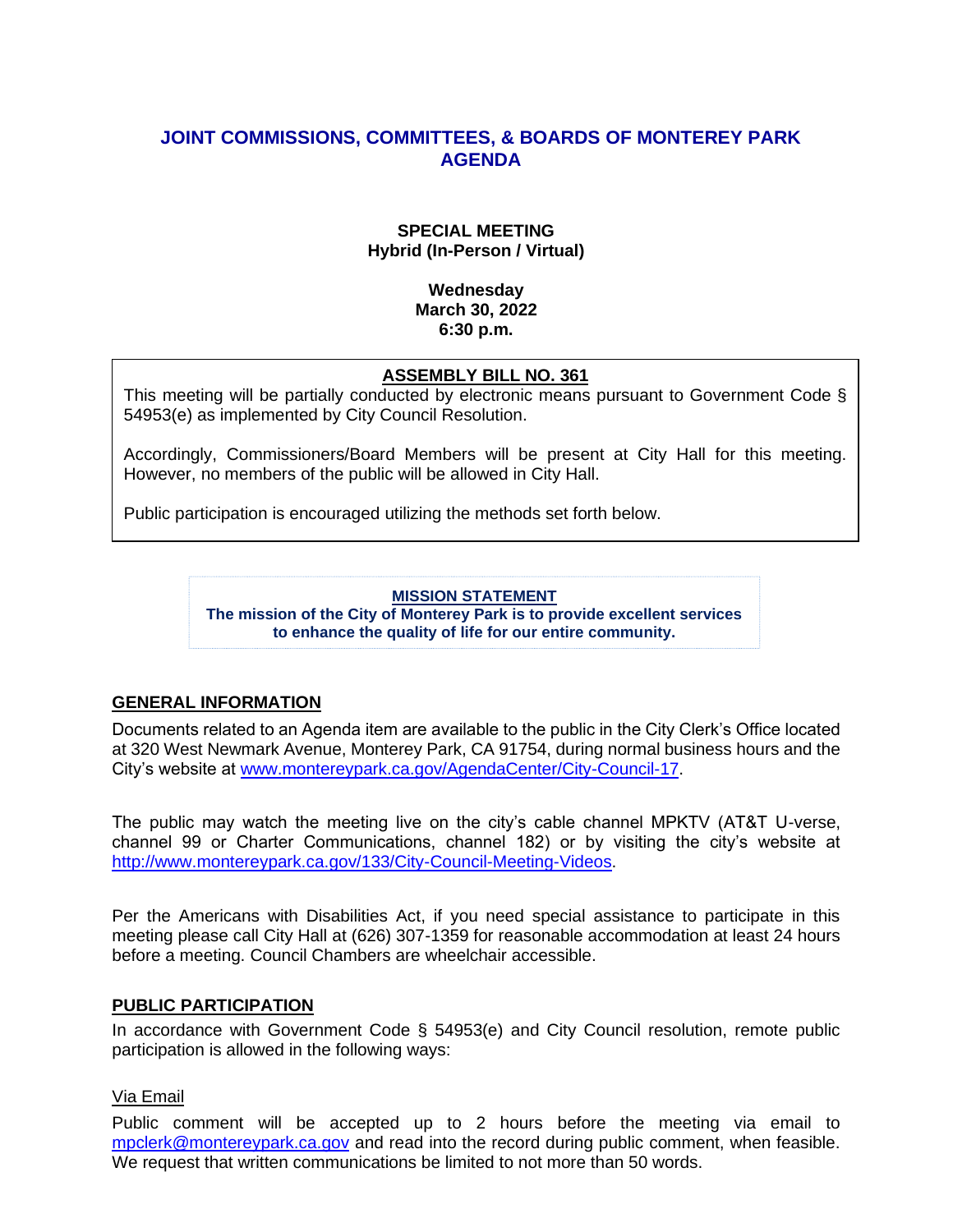### Via Telephone

Public comment may be submitted via telephone during the meeting, before the close of public comment, by calling **(888) 788-0099** or **(877) 853-5247** and entering Zoom Meeting ID: **883 3178 8587** then press pound (#). When prompted to enter participation ID number press pound (#) again. If participants would like to make a public comment they will enter "**\*9**" then the Clerk's office will be notified, and you will be in the rotation to make a public comment. Press "**\*6**" to unmute yourself when called upon to speak Participants are encouraged to join the meeting 15 minutes before the start of the meeting. You may speak up to 5 minutes on Agenda items. Speakers will not be allowed to combine time. As part of the virtual meeting protocols, anonymous persons will not be allowed to provide public comment.

Important Disclaimer – When a participant calls in to join the meeting, their name and/or phone number will be visible to all participants. Note that all public meetings will be recorded.

| <b>CALL TO ORDER:</b>                                             |                                                                                                                                                                                                                                                                                                                                 |
|-------------------------------------------------------------------|---------------------------------------------------------------------------------------------------------------------------------------------------------------------------------------------------------------------------------------------------------------------------------------------------------------------------------|
| <b>FLAG SALUTE:</b>                                               |                                                                                                                                                                                                                                                                                                                                 |
| <b>ROLL CALL:</b>                                                 |                                                                                                                                                                                                                                                                                                                                 |
| <b>Commission on Aging</b>                                        | Siu Fong, Paul Isozaki, Diana Lee, Virginia Mason Greene,<br>Charles Mau, Ryan Sprague, Alex Tang, Betty Wang                                                                                                                                                                                                                   |
| <b>Business Improvement</b><br><b>District Advisory Committee</b> | Gene Jeng, Jessy Li, Josephine Louie, and Elizabeth Yang                                                                                                                                                                                                                                                                        |
| <b>Community Participation</b><br><b>Commission</b>               | Mary Ann Garcia-Barlow, Oriana Chan, Beth Chavez, Victoria<br>Chavez, Sandra Hidalgo, Shirley Hwong, Annie Park, Carol<br>Sullivan, Isabel Wu                                                                                                                                                                                   |
| <b>Design Review Board</b>                                        | Dennis Lee, Lincoln Lee, Philip Smith                                                                                                                                                                                                                                                                                           |
| <b>Economic Development</b><br><b>Advisory Commission</b>         | Alexander Fung, Dora Leung, Amy Newman, Billy Yeung,<br><b>Tomas Wong</b>                                                                                                                                                                                                                                                       |
| <b>Environmental Commission</b>                                   | Danielle Sprague, Kathy Ko, Alice Chan                                                                                                                                                                                                                                                                                          |
| <b>Library Board of Trustees</b>                                  | Lisa Duong, Jennifer Tang, Jason Dhing, Andrew Yam, Larry<br>Sullivan                                                                                                                                                                                                                                                           |
| <b>Personnel Board</b>                                            | Liane Kwan, Gustavo Reynoso, Grace Yeh                                                                                                                                                                                                                                                                                          |
| <b>Planning Commission</b>                                        | Tammy Sam, Ricky Choi, Peter Fung, Jack Chiang                                                                                                                                                                                                                                                                                  |
| <b>Recreation and Parks</b><br><b>Commission</b>                  | Philip Chang, Johnny Kwok, Paul Lee, Barbara Ngai, Grace<br>Young                                                                                                                                                                                                                                                               |
| <b>Traffic Commission</b>                                         | Allan Shatkin, Daisy Ma, Benkin Jong, Steven Klein, Paul<br>Perez                                                                                                                                                                                                                                                               |
| <b>Sister Cities</b>                                              | Morelia, Mexico - Gloria Enriquez, Dolores Rillos, Victoria<br>Chavez<br>Nachikatsuura, Japan – Francisco Alonso, David Ikeda,<br>Quanzhou, China - Pedro Chan, David Lau, Charles Mau<br>Yung Ho, Taiwan - Sabrina Peng, Jeremy Allred, David Lee<br>Yeongdeungpo-Gu, Seoul Korea - David Lee, Karen Lee,<br><b>Calvin Lee</b> |